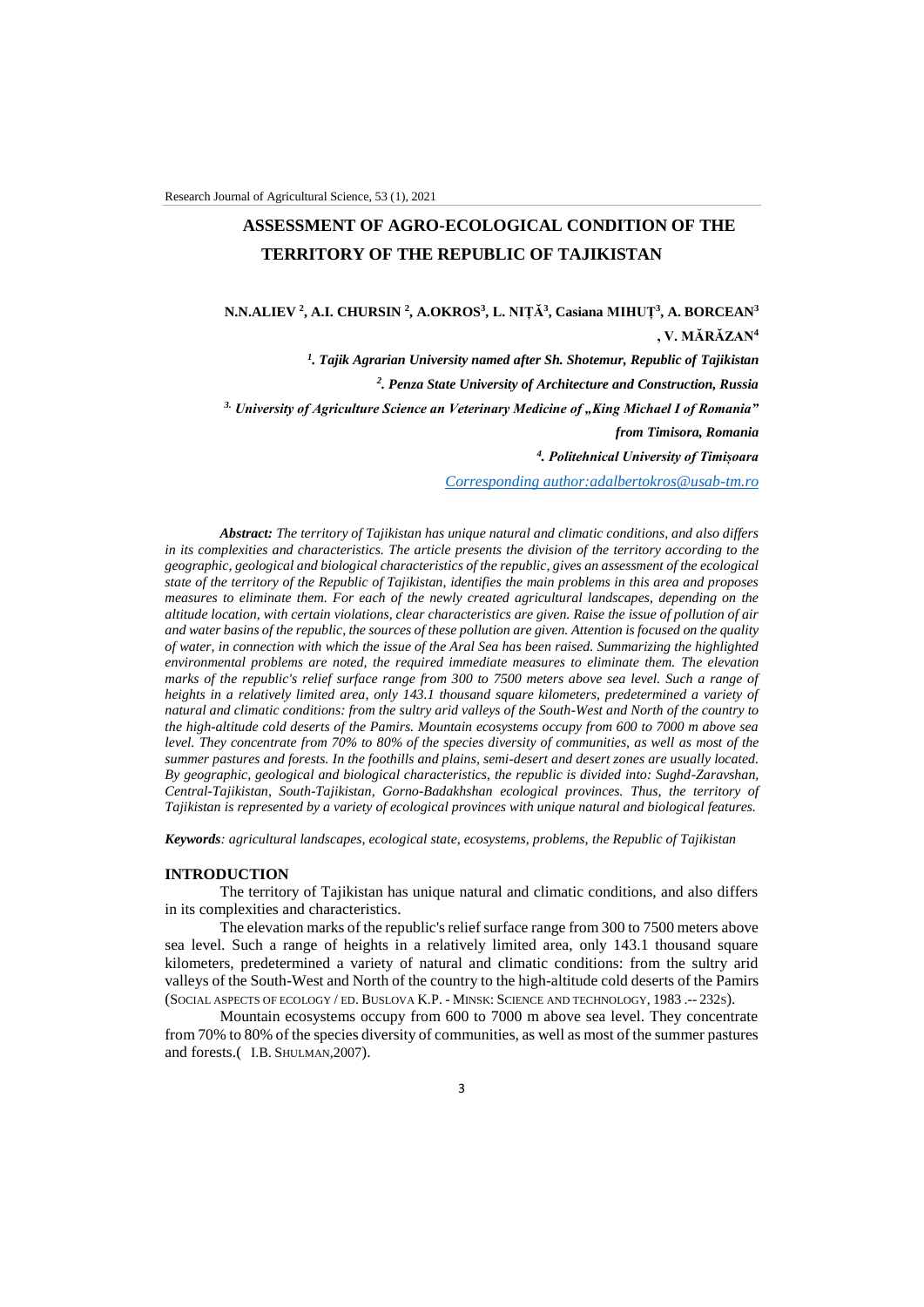Today, the state of natural ecosystems in Tajikistan is unsatisfactory and requires studying the reasons for their deterioration. Over the course of 30 years, under the influence of anthropogenic pressure, their area has significantly decreased, and some are under threat of extinction. As a result of land development, the area of natural low and medium mountain ecosystems has also decreased.

Each of the newly created agricultural landscapes, depending on the high-rise location, has certain violations.

In low-lying areas - in areas of irrigated agriculture, the most common problem is a decrease in the bio-productivity of the territory. It arises due to a violation of the water-salt balance, leading to flooding, waterlogging and salinization of territories, as well as due to a violation of irrigation regimes and imperfection of irrigation systems. Another problem that negatively affects the ecological situation of lowland agricultural landscapes is the excessive use of pesticides, insecticides and mineral fertilizers. One of the factors contributing to the deterioration of the ecological situation on these lands was the replacement of cotton-alfalfa crop rotations with cotton-cereal (mainly wheat) crop rotations, which led to a decrease in soil fertility everywhere.

## **MATERIAL AND METHODS**

In the foothills and plains, semi-desert and desert zones are usually located.

By geographic, geological and biological characteristics, the republic is divided into: Sughd-Zaravshan, Central-Tajikistan, South-Tajikistan, Gorno-Badakhshan ecological provinces. The characteristics and features of ecological provinces are presented in Table 1.

| Provinces                         | Occupied territory                                                                                                                                                                                                             | Soil                                                                                                                | Climate                                                                                                                                                        | Vegetation                                                                                                                                                                          | Animal world                                                                                                                                                        |
|-----------------------------------|--------------------------------------------------------------------------------------------------------------------------------------------------------------------------------------------------------------------------------|---------------------------------------------------------------------------------------------------------------------|----------------------------------------------------------------------------------------------------------------------------------------------------------------|-------------------------------------------------------------------------------------------------------------------------------------------------------------------------------------|---------------------------------------------------------------------------------------------------------------------------------------------------------------------|
|                                   |                                                                                                                                                                                                                                |                                                                                                                     |                                                                                                                                                                |                                                                                                                                                                                     |                                                                                                                                                                     |
| 1                                 | $\mathfrak{D}$                                                                                                                                                                                                                 | 3                                                                                                                   | $\overline{4}$                                                                                                                                                 | 5                                                                                                                                                                                   | 5                                                                                                                                                                   |
| Sughd-<br>Zaravshan<br>province   | The territory of the<br>Western Tien Shan<br>and the north-western<br>part of the Pamir Alai<br>mountain system                                                                                                                | Serozem and<br>mountain-<br>steppe soils                                                                            | Continental.<br>relatively dry<br>with an average<br>annual<br>temperature of -2<br>$+7$ ° C; amount<br>of precipitation<br>300-350 mm per<br>year.            | Mountain<br>forests.<br>woodlands,<br>steppes, tugai<br>and semi-<br>deserts.                                                                                                       | Birds, insects,<br>reptiles and<br>mammals.                                                                                                                         |
| Central<br>Tajikistan<br>province | Occupies the central<br>part of Tajikistan,<br>including the<br>Karategin, Vakhsh,<br>Darvaz, Alai ridges,<br>Peter the Great and<br>Khazratishokh ridge,<br>Karategin, Surkhob<br>and Obikhingou<br>intermountain<br>hollows. | There are<br>Paleogene-<br>Neogene-<br>Quaternary<br>deposits.<br>Precambrian<br>formations and<br>intrusive rocks. | The average<br>annual air<br>temperature is $+$<br>$14-16$ ° C,<br>atmospheric<br>precipitation is<br>800-1500 mm<br>per year. There<br>are many<br>snowfields | It is represented<br>by juniper,<br>broad-leaved,<br>xerophytic<br>forests.<br>woodlands.<br>alpine and<br>subalpine<br>meadows, semi-<br>savanna and<br>mountain steppe<br>plants. | Almost all<br>species of<br>mammals and<br>birds of<br>Tajikistan live,<br>about 50% of<br>rare and<br>endemic<br>species of<br>plants and<br>animals are<br>found. |

Characteristics of the ecological provinces of Tajikistan

*Table 1*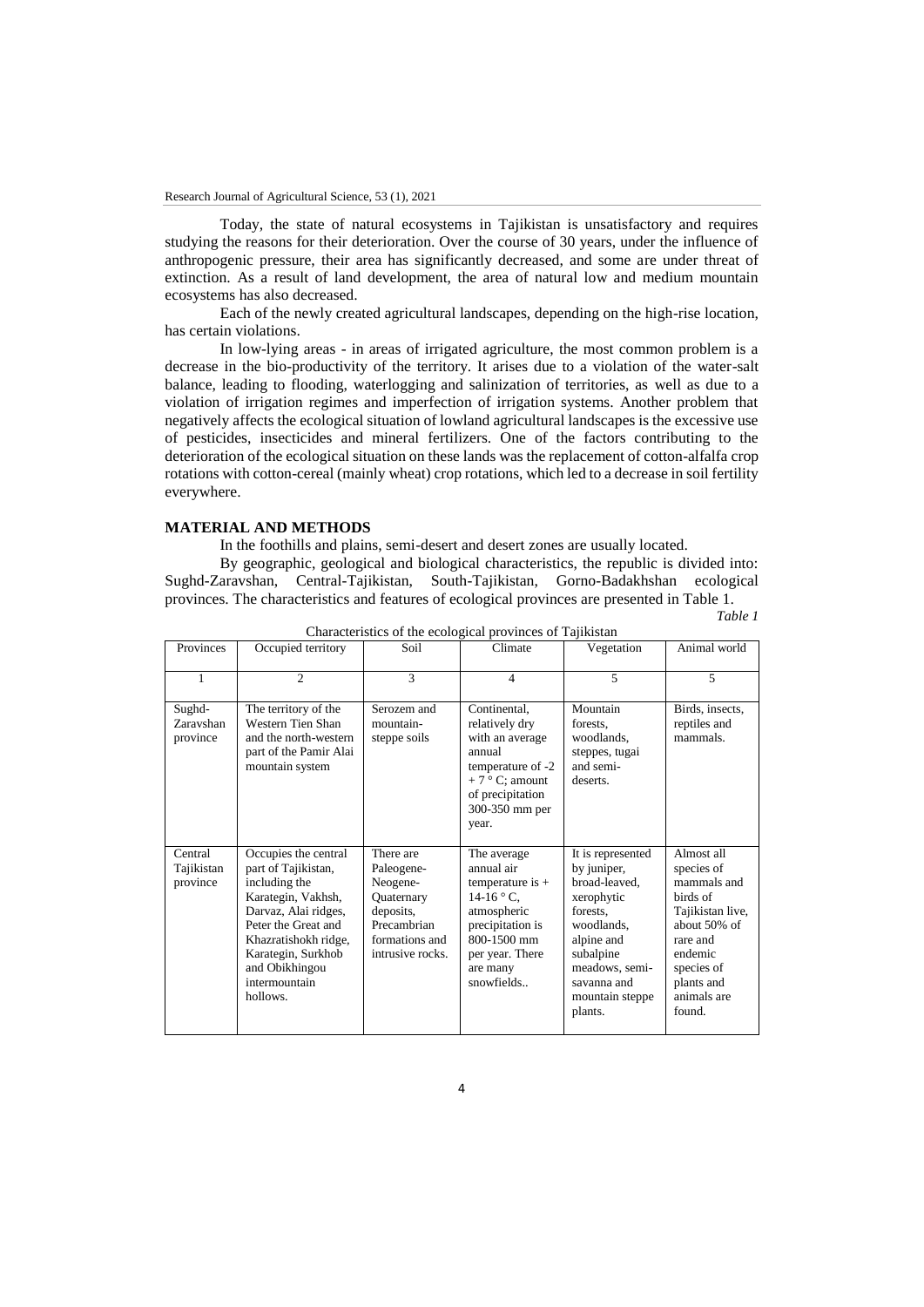| Research Journal of Agricultural Science, 53 (1), 2021 |  |
|--------------------------------------------------------|--|
|                                                        |  |

| Continuation of table 1      |                                                                                                                                                                                                                                                                        |                                                                                                                             |                                                                                                                                                                                                                                                                                   |                                                                                                                                                                                                                                                                                                                                 |                                                                                                                                   |
|------------------------------|------------------------------------------------------------------------------------------------------------------------------------------------------------------------------------------------------------------------------------------------------------------------|-----------------------------------------------------------------------------------------------------------------------------|-----------------------------------------------------------------------------------------------------------------------------------------------------------------------------------------------------------------------------------------------------------------------------------|---------------------------------------------------------------------------------------------------------------------------------------------------------------------------------------------------------------------------------------------------------------------------------------------------------------------------------|-----------------------------------------------------------------------------------------------------------------------------------|
| 1                            | $\mathfrak{D}$                                                                                                                                                                                                                                                         | 3                                                                                                                           | $\overline{4}$                                                                                                                                                                                                                                                                    |                                                                                                                                                                                                                                                                                                                                 | 6                                                                                                                                 |
| South Tajikistan<br>province | Occupies the<br>southern part of<br>the Pamir-Alai.<br>consisting) of<br>small ridges<br>Babatag, Aktau,<br>Tuyuntau,<br>Teraklitau,<br>Choltau and<br>Dzhilantau.<br>Gradually they<br>pass into the<br>Parkharo-Pyanj,<br>Vakhsh. Beshkent<br>and Shaartuz<br>oases. | Cretaceous,<br>Quaternary and<br>Neogene<br>sediments.                                                                      | The climate is dry<br>and hot. The<br>average annual air<br>temperature<br>reaches + 15-17 $^{\circ}$<br>C, atmospheric<br>precipitation -<br>150-200 mm per<br>year. A<br>significant part of<br>the land is used<br>for agriculture.<br>Anthropogenic<br>ecosystems<br>prevail. | The vegetation<br>cover is diverse<br>and is<br>represented by<br>fragments of<br>desert-sandy<br>and riparian<br>communities                                                                                                                                                                                                   | The fauna<br>is rich in<br>reptiles.<br>mammals,<br>birds.<br>among<br>which there<br>are many<br>rare and<br>endemic<br>species. |
| Gornobadakhshan<br>province  | Occupies<br>exclusively high-<br>mountainous<br>territory of<br>Darvaz, Vanch,<br>Yazgulem,<br>Shakhdarinsky,<br>Shugnansky,<br>Vakhan,<br>Ishkashim.<br>Rushan,<br>Zaalaysky, North<br>and South<br>Alichursky,<br>Muzkolsky ridges                                   | Precambrian<br>rocks.<br>intrusions of<br>rocks of the<br>Jurassic,<br>Carboniferous<br>and Triassic<br>systems<br>prevail. | The climate in the<br>western part of<br>the province is<br>cool. sometimes<br>harsh. The<br>average annual air<br>temperature<br>reaches $-2 + 7$ °<br>C, atmospheric<br>precipitation is<br>300 mm per year.                                                                    | The vegetation<br>is relatively<br>sparse;<br>mountain<br>steppes, small-<br>leaved forests.<br>and cryophyte<br>meadows<br>prevail.<br>Floristic<br>composition<br>does not<br>exceed 1500<br>species.<br>Arboreal and<br>shrub<br>communities<br>are found in<br>river<br>floodplains and<br>at the outlet of<br>groundwater. | Large<br>mammals<br>are<br>inhabited<br>by the<br>snow<br>leopard,<br>Siberian<br>ibex. Pamir<br>mountain<br>sheep.               |

## **RESULTS AND DISCUTIONS**

Thus, the territory of Tajikistan is represented by a variety of ecological provinces with unique natural and biological features.

Today, the state of natural ecosystems in Tajikistan is unsatisfactory and requires studying the reasons for their deterioration. Over the course of 30 years, under the influence of anthropogenic pressure, their area has significantly decreased, and some are under threat of extinction. As a result of land development, the area of natural low and medium mountain ecosystems has also decreased.

Each of the newly created agricultural landscapes, depending on the high-rise location, has certain violations.( ALIEV N.N ,2012)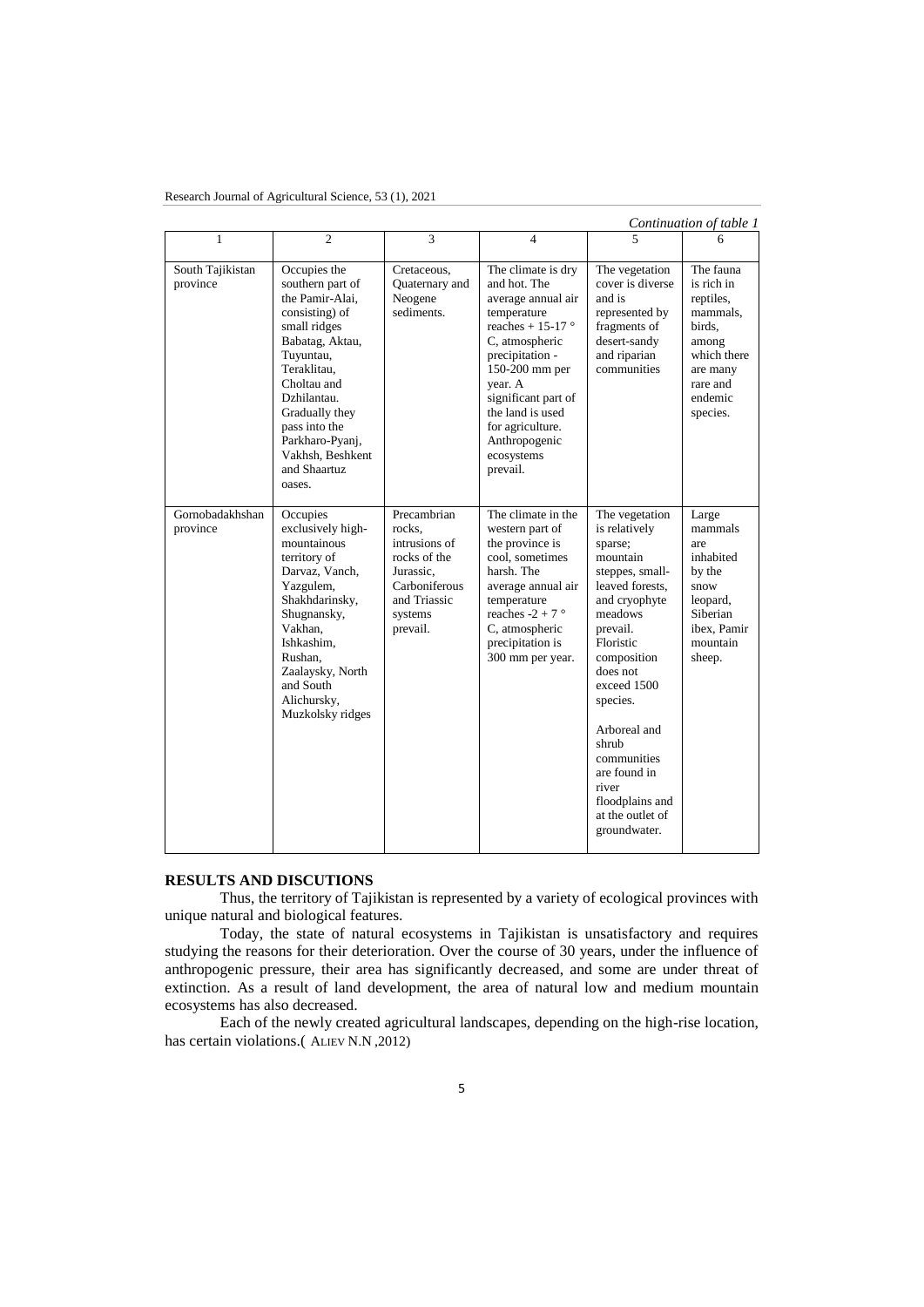In low-lying areas - in areas of irrigated agriculture, the most common problem is a decrease in the bio-productivity of the territory. It arises due to a violation of the water-salt balance, leading to flooding, waterlogging and salinization of territories, as well as due to a violation of irrigation regimes and imperfection of irrigation systems. Another problem that negatively affects the ecological situation of lowland agricultural landscapes is the excessive use of pesticides, insecticides and mineral fertilizers. One of the factors contributing to the deterioration of the ecological situation on these lands was the replacement of cotton-alfalfa crop rotations with cotton-cereal (mainly wheat) crop rotations, which led to a decrease in soil fertility everywhere.( ALIEV N.N ,2010)

Mid-mountainous and high-mountainous areas (summer pasture zones) are exposed to another danger - the cutting of forest vegetation. Already rare, plants are also disappearing due to indiscriminate grazing. Since pastures still do not have a clear status and restrictions on use, this leads to the development of the problem of land degradation, and ultimately to their loss.

Agricultural landscapes in high mountain areas are most at risk - land degradation and erosion. This problem develops due to improper technological and irrigation treatment.

In addition, the economic crisis of farm and agricultural enterprises negatively affects the state of agricultural landscapes. Due to the lack of land in the republic, less fertile lands have been developed, requiring special processing and certain reclamation measures. These conditions cannot be met due to insufficient financing of the agricultural sector, and, as a consequence, there is a gradual decrease in the biological productivity of such agricultural landscapes.

Thus, the ecological problems of agricultural landscapes are closely related to each other. Improper soil cultivation, erosion, loss of its fertility, continuous population growth leads to a sharp decrease in agricultural land.( ALIEV N.N ,2011)

In recent years, the area of agroecosystems has expanded due to the development of new lands and an increase in pastures. More than 1000 species of wild relatives of cultivated plants grow here, as well as a lot of fruit and berry and row crops. Due to its species diversity, Tajikistan is considered one of the world centers of origin of cultivated plants.

However, the ecological situation in the republic, as well as organizational and economic reasons, directly affect all anthropogenic ecosystems, increasing the threat of their degradation.

But the ecological problems of agricultural landscapes are far from the only ones.

Air and water pollution is one of the most acute environmental problems in Tajikistan. According to the Hydro-Meteorological Service of the republic, the air basins of the largest natural and economic zones of the Vakhsh and Gissar republics, where a high

concentration of industrial and transport pollution sources are concentrated, are most susceptible to pollution .

Maximum concentrations of harmful impurities in the air are also observed on the outskirts of the city, which is explained by the circulation of polluted air streams from industrial enterprises.

Automobile transport causes the greatest damage to the atmosphere of the republic. According to observation data for the last 6 years, the concentration of only one dust in the air was 12 MPC.( FOMENKO A.E.,2015)

After the formation of the South Tajik territorial production complex in the cities of Tursunzade, Yavan, Kurgan-Tyube, Kalininabad, new branches of energy-intensive industries appeared, which became decisive in the level of pressure on the environment (DECREE OF THE GOVERNMENT OF THE REPUBLIC OF TAJIKISTAN DATED FEBRUARY 27, 2009).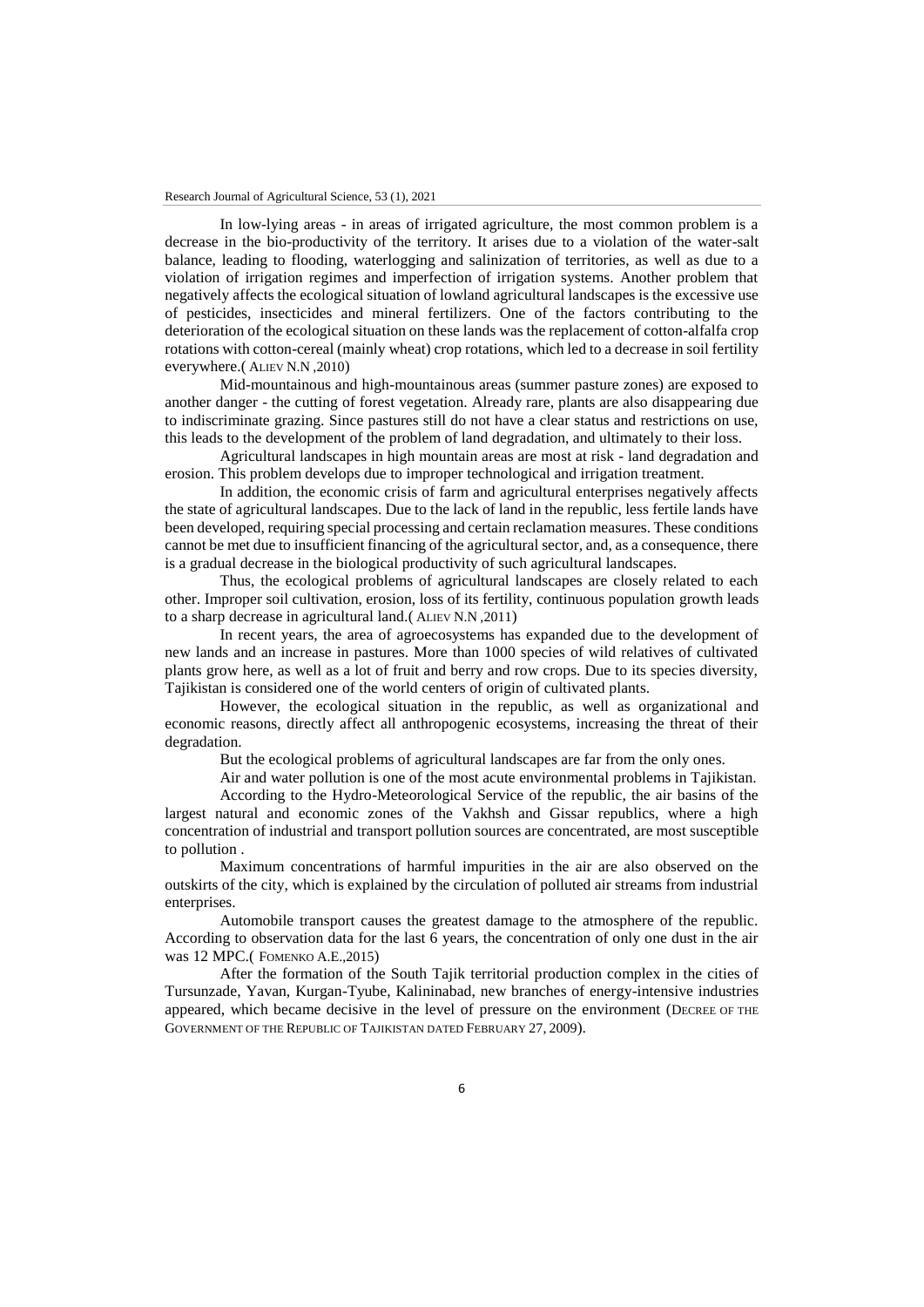Thus, in order to improve the state of the air environment, it is necessary not only to limit emissions of harmful substances into the atmosphere, but also to transfer enterprises to more environmentally friendly types of fuel (natural gas, electricity).

Since the 70s, Tajikistan, having high indicators of water supply in Central Asia, has faced a number of problems associated with the deterioration and depletion of water resources.

The main source of pollution of the republic's rivers is the Takob fluorspar plant, the Khoja-Obigarm resorts, numerous catering establishments, camps and recreation areas, as well as household wastewater from

villages(HTTPS://WWW.UNECE.ORG/FILEADMIN/DAM/ENV/EPR/EPR\_STUDIES/TAJISKISTAN\_II.R.PDF).

Due to non-observance of the rules for wastewater treatment, household and industrial waste, including oil products, oils, nitrites and other harmful substances, enter water bodies. Especially high concentration of harmful substances in plain and foothill water bodies.

Today, almost all existing sewerage systems of the republic do not meet modern requirements. According to the Committee for Environmental Protection of Tajikistan, the concentration level almost always exceeds the permissible values. The volume of wastewater significantly exceeds the design capacity of sewage treatment facilities.

The main indicators for the ecological suitability of water for human consumption are the value of mineralization, composition and quality of dissolved salts. The level of mineralization of the republic's waters is generally low, from 100 to 400 mg / l.

The amount of mineralization, the quality and composition of dissolved salts are the main indicators of the ecological suitability of water for drinking and other cultural and household needs. The degree of mineralization of the waters of the rivers in the basin is mostly low, but it is completely absent in agricultural water supply.( UMAROV, KH.,1998)

To solve this global environmental problem, in April 1993, the heads of states of Central Asia (Kazakhstan, Uzbekistan, Turkmenistan, Tajikistan and Kyrgyzstan), with the participation of Russia, created the International Fund for Saving the Aral Sea. The World Bank has joined the work in this direction. An agreement was signed on joint actions to resolve the problem of the Aral Sea and the Aral Sea (POSTOLOV V.D.2019)

Thus, the unique nature of Tajikistan significantly affects the national, regional, global and ecological-economic situation in the republic. Summing up the highlighted environmental problems, it should be noted that all of them require immediate measures to be taken to eliminate them.( MUMINOVA M.O,2018)

#### **CONCLUSIONS**

To solve the ecological problems of the republic, the following can be proposed:

- development and implementation of anti-erosion measures on irrigated and rainfed lands;

- development and implementation of measures to improve land salinization;

- the introduction of environmentally sound measures for the use of pastures, primarily on winter pastures and improvement of cultivated pastures;

- expansion of areas of anti-erosion forest plantation belts;

- determination of the dynamics of the involvement of new land in the economic turnover, transformation of land development for various agricultural purposes;

- to develop and improve the ecological and economic substantiation of the system of land use, agriculture and the main directions of land protection in the republic;

- Evaluation of the effectiveness of air security measures for each enterprise and technological line;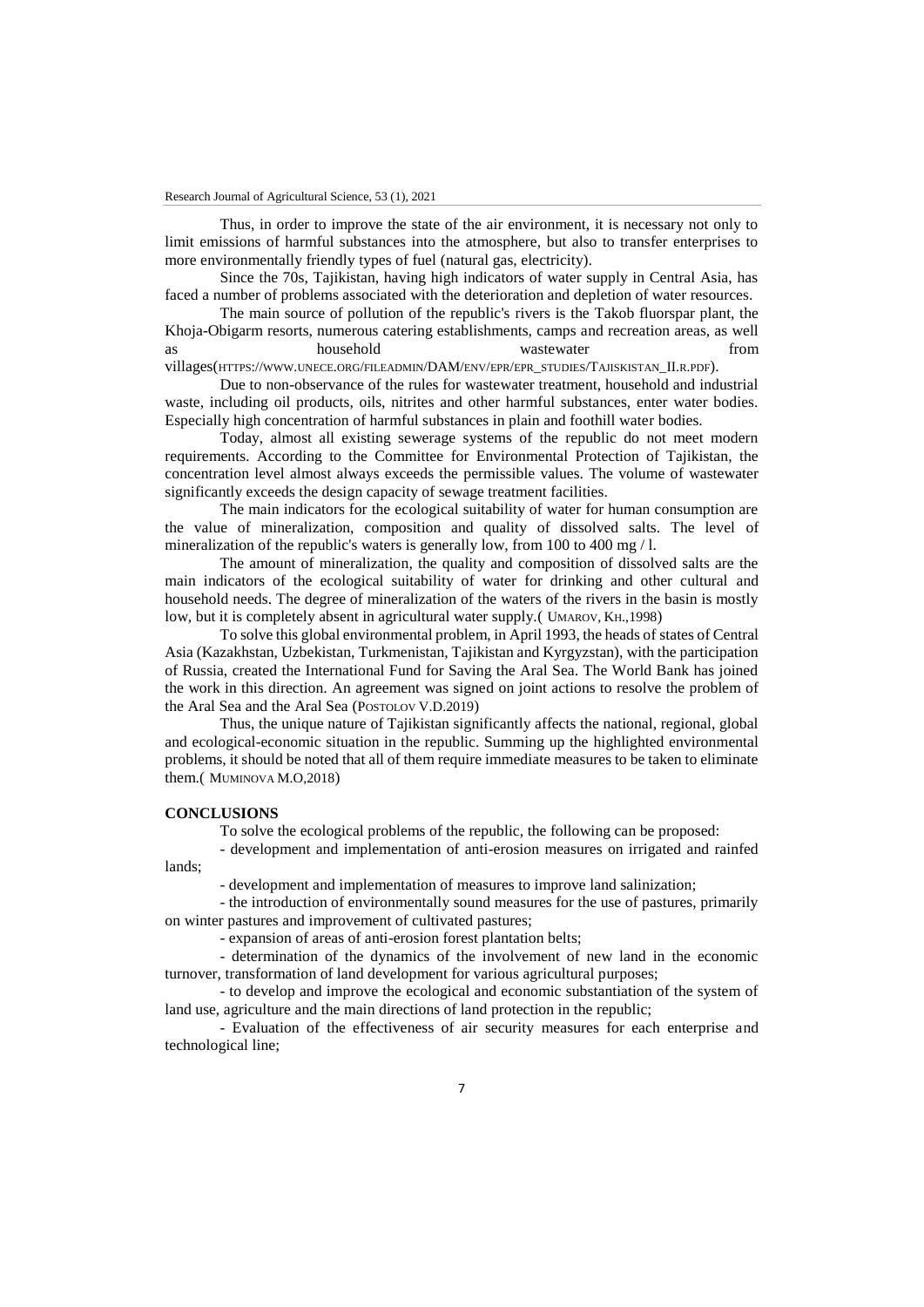- development of systems of measures to improve its condition, reduce the volume of the ingredient composition into the environment;

- creation of a data bank on the state of air pollution in various climatic conditions and emission regimes;

- strengthening the requirements of environmental legislation on sources of water resources;

- improvement and reconstruction of the irrigation network in the republic;

- establishment of a control regime for the state of glaciers, lakes and other types of groundwater.

#### **BIBLIOGRAPHY**

"EDUCATIONAL MATERIALS ONLINE [ELECTRONIC RESOURCE]: ENVIRONMENTAL PROBLEMSOFTAJIKISTANURLHTTPS://STUDWOOD.RU[/1258881/](https://studwood.ru/1258881/geografiya/ekoloch%09eskie_problemy_tadzhik)GEOGRAFIYA/EKOLOCH

ESKIE [PROBLEMY](https://studwood.ru/1258881/geografiya/ekoloch%09eskie_problemy_tadzhik) TADZHIK ISTANA AGROLANDSCAPE DESIGN WITH RESEARCH ELEMENTS / **TEXTROOK** 

ALIEV N.N. Development of slope lands and its effective use in conditions of land scarcity in the Republic of Tajikistan / Collection of scientific articles Materials of the international scientific and practical conference on the topic: "Effective use of bioclimatic factors when growing crops on arable land" dedicated to the 20th anniversary of the 16th session of Shuro-Oli of the Republic of Tajikistan and 15th anniversary of national application on March 31, Dushanbe, 2012, pp. 499- 501 // Khasanov A.A., Aliev N.N.

ALIEV N.N. Land degradation. The main sources of degradation, reclamation of

disturbed lands / Collection of scientific articles Materials of the international

scientific and practical conference on the topic: "Food security: state and prospects", dedicated to the 20th anniversary of Independence of the Republic of Tajikistan and the 80th anniversary of the Tajik Agrarian University named after Sh. Shotemur October 8-9, 2011 Dushanbe, pp. 221-224 // Khasanov A.A., Saidov K.T., Aliev N.N.

ALIEV N.N. The role of geoinformatics in land management / Collection of scientific articles Materials of the international scientific and practical conference on the topic: "Food security: state and prospects" dedicated to the 20th anniversary of Independence of the Republic of Tajikistan and the 80th anniversary of the Tajik Agrarian University named after Sh. Shotemur October 8-9, Dushanbe, 2011 , Pp. 36-38  $\frac{1}{2}$  Khasanov A.A., Aliev N.N.

ALIEV N.N. Water erosion and soil protection from it / Collection of scientific articles Materials of the international scientific-practical conference of the Tadzhik Agrarian University named after Sh. Shotemur. Dushanbe 2010, pp. 120-126 // Ikromov I.I., Kodirova Z.A., Mirzoev M.M., Aliev N.N. Decree of the Government of the Republic of Tajikistan dated February 27, 2009 No. 123"Stateecological program of the Republic of Tajikistan for 2009-2019

CHURSIN A.I. PENZA, 2013."Regulations on state control over the protection of the natural environment and the use of natural resources of the Republic of Tatarstan",dated

Fomenko A.E. Territory management using geoinformation technologies // Fomenko A.E.,Chursin A.I. / International Journal of Applied and Basic Research. 2015. No. 5-1. S. 80- 82I.B. Shulman. Development of a geographic information system for information support of urban land use entities. Abstract of dissertation, Barnaul, 2007.

January 24, 1994, under No. 21.

LAW OF THE REPUBLIC OF TAJIKISTAN "ON NATURE PROTECTION" DATED DECEMBER 27, 1993, NO. 905 // BULLETIN OF THE SUPREME COUNCIL OF THE REPUBLIC OF TAJIKISTAN.  $-1994. - No. 2.$  $-$  APT. 36.

MUMINOVA M.O. Environmental action: socio-philosophical analysis: dissertation, Dushambe - 2018 [Electronic resource] - URL:

HTTPS://IFPPANRT.TJ/[AVTOREFERATI](https://ifppanrt.tj/avtoreferati2018/Muminova_Manzura/Dissertatsiya_of)2018/MUMINOVA\_MANZURA/DISSERTATSIYA\_OF MUMINOVA.PDF (DATE ACCESSED: 05.10.2020).